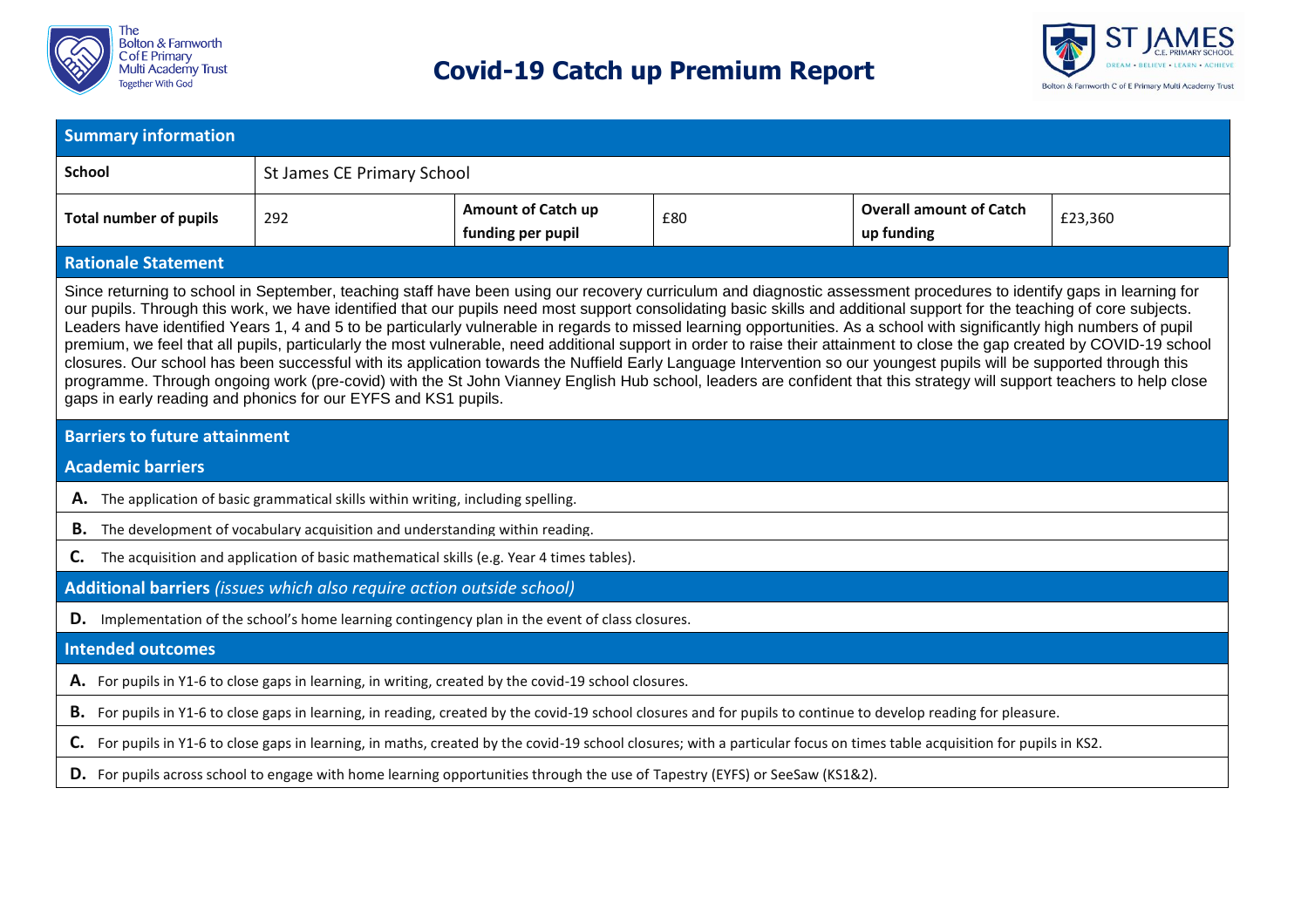



| <b>Success Criteria</b>                                                                                                         |                                                                                                                                                                                        |                          |                                                                                                                                                           |                          |  |  |  |
|---------------------------------------------------------------------------------------------------------------------------------|----------------------------------------------------------------------------------------------------------------------------------------------------------------------------------------|--------------------------|-----------------------------------------------------------------------------------------------------------------------------------------------------------|--------------------------|--|--|--|
| <b>Criteria</b>                                                                                                                 | <b>Evidence</b>                                                                                                                                                                        | <b>Autumn evaluation</b> | <b>Spring Evaluation</b>                                                                                                                                  | <b>Summer Evaluation</b> |  |  |  |
|                                                                                                                                 | By the end of Summer<br>Term 2021, pupils<br>reaching EXS in writing<br>will rise from 41%<br>(Autumn Term 1) to be<br>more in line with 78%<br>(national 2019).                       | Y6: 41%                  | Y6: 38%                                                                                                                                                   |                          |  |  |  |
|                                                                                                                                 |                                                                                                                                                                                        | Y5: 33%                  | Y5: 45%                                                                                                                                                   |                          |  |  |  |
| For pupils in Y1-6 to close gaps in learning, in writing,                                                                       |                                                                                                                                                                                        | Y4: 35%                  | Y4: 28%                                                                                                                                                   |                          |  |  |  |
| created by the covid-19 school closures.                                                                                        |                                                                                                                                                                                        | Y3: 47%                  | Y3: 36%                                                                                                                                                   |                          |  |  |  |
|                                                                                                                                 |                                                                                                                                                                                        | Y2: 51%                  | Y2:34%                                                                                                                                                    |                          |  |  |  |
|                                                                                                                                 |                                                                                                                                                                                        | Y1:36%                   | Y1: 24%                                                                                                                                                   |                          |  |  |  |
|                                                                                                                                 | By the end of Summer<br>Term 2021, pupils                                                                                                                                              | Y6: 45%                  | Y6: 44%                                                                                                                                                   |                          |  |  |  |
| For pupils in Y1-6 to close gaps in learning, in reading,                                                                       | reaching EXS in reading<br>will rise from 47%<br>(Autumn Term 1) to be<br>more in line with 73%<br>(national 2019).                                                                    | Y5:33%                   | Y5: 44%                                                                                                                                                   |                          |  |  |  |
| created by the covid-19 school closures and for pupils to                                                                       |                                                                                                                                                                                        | Y4: 61%                  | Y4: 42%                                                                                                                                                   |                          |  |  |  |
| continue to develop reading for pleasure.                                                                                       |                                                                                                                                                                                        | Y3: 44%                  | Y3: 47%                                                                                                                                                   |                          |  |  |  |
|                                                                                                                                 |                                                                                                                                                                                        | Y2: 56%                  | Y2: 47%                                                                                                                                                   |                          |  |  |  |
|                                                                                                                                 |                                                                                                                                                                                        | Y1: 43%                  | Y1: 43%                                                                                                                                                   |                          |  |  |  |
|                                                                                                                                 | By the end of Summer<br>Term 2021, pupils<br>reaching EXS in maths will<br>rise from 47% (Autumn<br>Term 1) to be more in line<br>with 79% (national 2019).                            | Y6: 50%                  | Y6: 44%                                                                                                                                                   |                          |  |  |  |
| For pupils in Y1-6 to close gaps in learning, in maths,                                                                         |                                                                                                                                                                                        | Y5: 21%                  | Y5: 20%                                                                                                                                                   |                          |  |  |  |
| created by the covid-19 school closures; with a particular                                                                      |                                                                                                                                                                                        | Y4: 35%                  | Y4: 26%                                                                                                                                                   |                          |  |  |  |
| focus on times table acquisition for pupils in KS2.                                                                             |                                                                                                                                                                                        | Y3: 33%                  | Y3: 42%                                                                                                                                                   |                          |  |  |  |
|                                                                                                                                 |                                                                                                                                                                                        | Y2:61%                   | Y2: 44%                                                                                                                                                   |                          |  |  |  |
|                                                                                                                                 |                                                                                                                                                                                        | Y1: 41%                  | Y1: 24%                                                                                                                                                   |                          |  |  |  |
| For pupils across school to engage with home learning<br>opportunities through the use of Tapestry (EYFS) or<br>SeeSaw (KS1&2). | For all pupils (who have<br>appropriate technology at<br>home) to engage with<br>school online learning<br>platforms, either through<br>homework or in the event<br>of class closures. |                          | Remote Learning trackers for Jan-<br>March 2021 evidence that 50% of<br>pupils accessed remote learning<br>either through online or paper based<br>packs. |                          |  |  |  |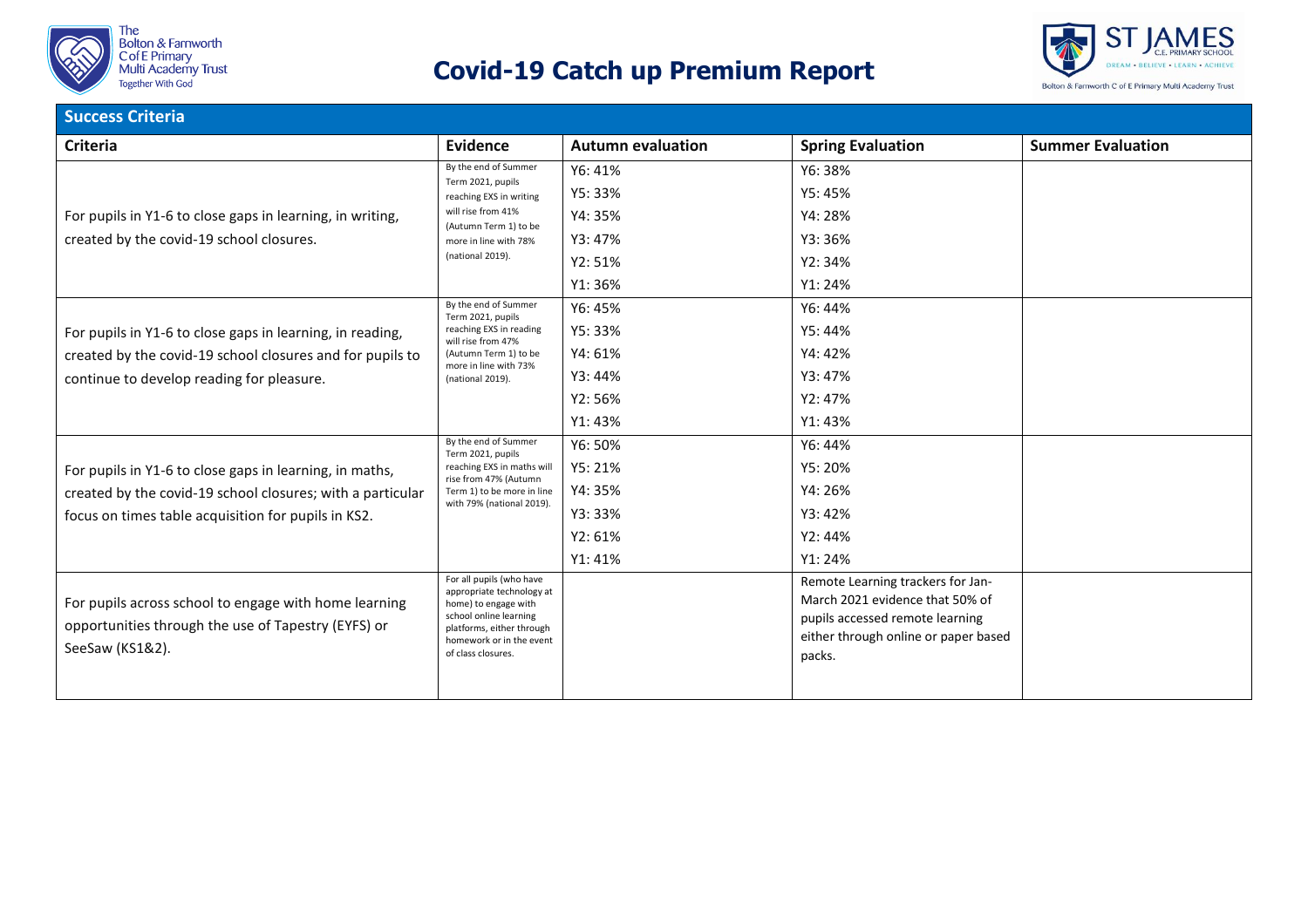



|                                     | <b>Planned expenditure</b>                                                                                                                                                                                                                                              |                                                                                                                                                               |                                                                                                                                                                                                                                                                                                                                                                                                                                                                                                                                                 | <b>Total budgeted cost:</b>                    |                      | £3,647                                  |
|-------------------------------------|-------------------------------------------------------------------------------------------------------------------------------------------------------------------------------------------------------------------------------------------------------------------------|---------------------------------------------------------------------------------------------------------------------------------------------------------------|-------------------------------------------------------------------------------------------------------------------------------------------------------------------------------------------------------------------------------------------------------------------------------------------------------------------------------------------------------------------------------------------------------------------------------------------------------------------------------------------------------------------------------------------------|------------------------------------------------|----------------------|-----------------------------------------|
|                                     | <b>Action</b>                                                                                                                                                                                                                                                           | Intended outcome                                                                                                                                              | What is the evidence and<br>rationale for this choice?                                                                                                                                                                                                                                                                                                                                                                                                                                                                                          | How will you ensure it is<br>implemented well? | <b>Staff</b><br>lead | When will you review<br>implementation? |
| 局<br><b>Quality of teaching for</b> | Purchase Salford Reading Tests to further improve<br>diagnostic assessment for reading, so that gaps in<br>learning for all pupils can be acutely identified and<br>addressed. Children who require further support or<br>intervention can also be identified.<br>(£60) | By the end of Summer Term<br>2021, pupils reaching EXS in<br>reading will rise from 47%<br>(Autumn Term 1) to be more<br>in line with 73% (national<br>2019). | By ensuring all pupils catch up with<br>reading will open doorways to<br>other areas of the curriculum. EEF<br>Covid-19 support for schools<br>suggests that: Subject-specific<br>assessments might be used to<br>identify particular areas where<br>pupils have forgotten or<br>misunderstood key concepts, to<br>ensure that new material being<br>covered builds on secure<br>foundations. Standardised<br>assessments in literacy or numeracy<br>might be used to identify pupils who<br>would benefit from additional<br>catch-up support. | Pupil data analysis                            | LP                   | End of Spring Term 2021                 |
|                                     | Source relevant CPD for staff to improve quality of<br>teaching for all including:<br>Release time for NELI training for EYFS staff.<br>٠<br>Read, Write, Perform for new staff.<br>Reciprocal Reading for TAs.<br>RWI online training hub<br>(E3, 587)                 | Staff delivering whole class or<br>intervention strategies will be<br>well equipped with strong<br>subject knowledge.                                         | Staff need to have the ability to<br>provide high quality teaching<br>experiences, particularly within<br>areas that are key to the recovery<br>curriculum in school. Furthermore,<br>EEF Covid-19 Support for Schools<br>states that: Providing opportunities<br>for professional development is<br>likely to be valuable.                                                                                                                                                                                                                     | Monitoring<br><b>Staff CPD Feedback</b>        | LB/VP                | End of Summer Term 2021                 |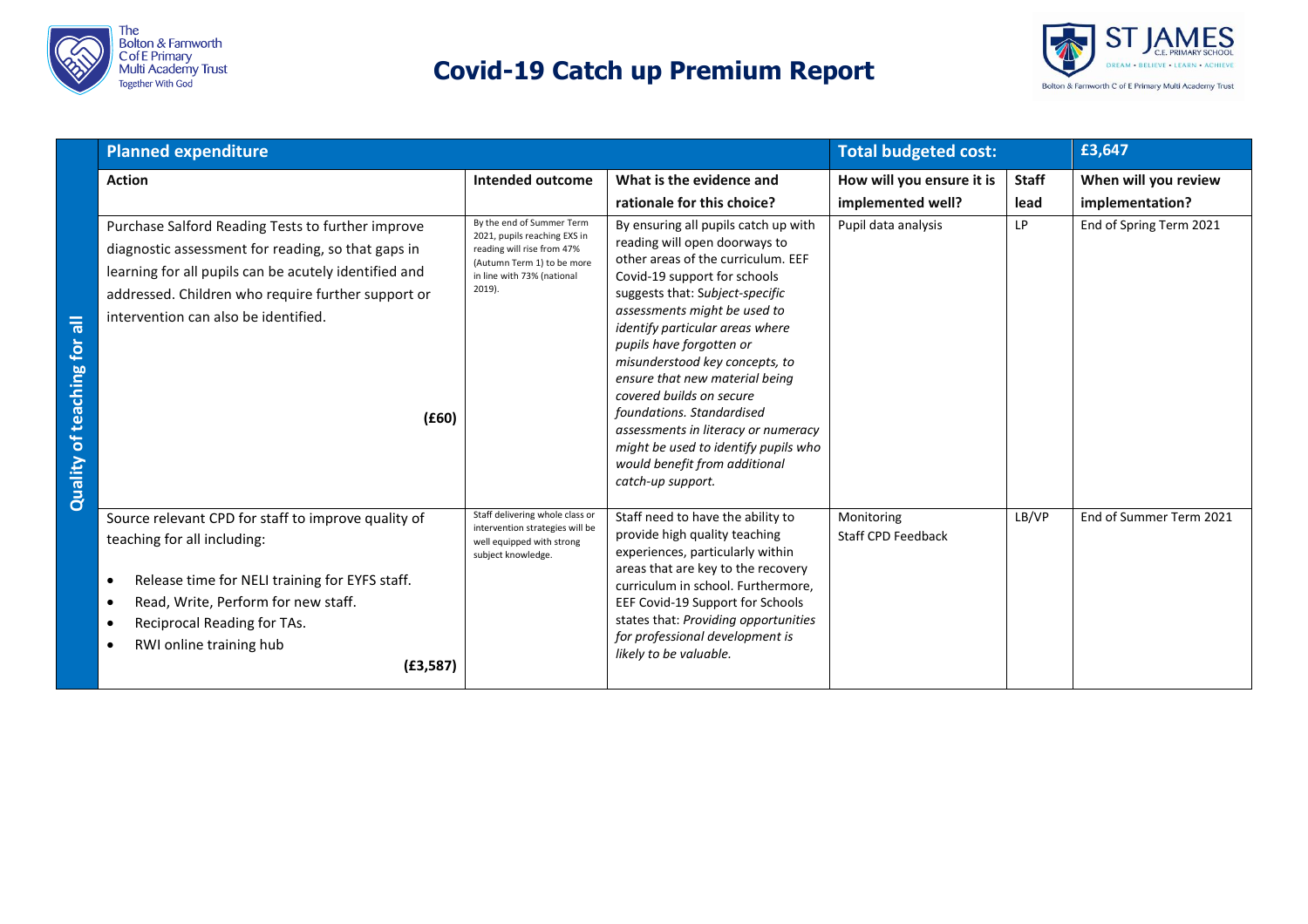



|                                  | <b>Planned expenditure</b>                                                                                                                                                                                                                                              |                                                                                                                                                                                                                                                                                                                              |                                                                                                                                                                                                                                                                                                                                                                                                                                                                                                                                                                       | <b>Total budgeted cost:</b>                                                                                              |                   | £14,520                 |
|----------------------------------|-------------------------------------------------------------------------------------------------------------------------------------------------------------------------------------------------------------------------------------------------------------------------|------------------------------------------------------------------------------------------------------------------------------------------------------------------------------------------------------------------------------------------------------------------------------------------------------------------------------|-----------------------------------------------------------------------------------------------------------------------------------------------------------------------------------------------------------------------------------------------------------------------------------------------------------------------------------------------------------------------------------------------------------------------------------------------------------------------------------------------------------------------------------------------------------------------|--------------------------------------------------------------------------------------------------------------------------|-------------------|-------------------------|
|                                  | <b>Action</b>                                                                                                                                                                                                                                                           | <b>Intended outcome</b>                                                                                                                                                                                                                                                                                                      | What is the evidence and                                                                                                                                                                                                                                                                                                                                                                                                                                                                                                                                              | How will you ensure it is                                                                                                | <b>Staff lead</b> | When will you review    |
|                                  |                                                                                                                                                                                                                                                                         |                                                                                                                                                                                                                                                                                                                              | rationale for this choice?                                                                                                                                                                                                                                                                                                                                                                                                                                                                                                                                            | implemented well?                                                                                                        |                   | implementation?         |
| <b>Targeted Academic Support</b> | For targeted pupils to receive PiXL therapies/<br>interventions in mathematics/reading/writing through<br>specialist NTP tutor after school. To engage in a 10<br>week programme - 1 session each week for 10 weeks<br>-priority for disadvantaged pupils.<br>(E12,070) | By the end of Summer Term<br>2021, pupils reaching EXS in<br>the identified subjects will be<br>more in line with national<br>compared to what current<br>school data is telling us. The<br>gap between disadvantaged<br>pupils and other pupils in<br>school will be narrower<br>compared to current Autumn<br>Term 1 data. | EEF Covid-19 Support for Schools<br>suggests that: There is extensive<br>evidence supporting the impact of<br>high quality one to one and small<br>group tuition as a catch-up<br>strategy. To be most effective,<br>creating a three-way relationship<br>between tutor, teacher and pupils<br>is essential, ensuring that tuition is<br>guided by the school, linked to the<br>curriculum and focused on the<br>areas where pupils would most<br>benefit from additional practice or<br>feedback.                                                                    | Monitoring - learning<br>walks, work book scrutinies<br>etc<br>PiXL Therapy data analysis<br>Insight pupil data analysis | LB                | End of Summer Term 2021 |
|                                  | Additional RWI interventions/1:1 tutoring from an<br>experienced RWI staff member for targeted KS1 and<br>KS2 pupils.<br>(E1, 800)                                                                                                                                      | By the end of Summer Term<br>2021, pupils reaching EXS in<br>reading will rise from 47%<br>(Autumn Term 1) to be more<br>in line with 73% (national<br>2019).                                                                                                                                                                | EEF Covid-19 Support for Schools<br>states that: In order to support<br>pupils who have fallen behind<br>furthest, structured interventions,<br>which may also be delivered one to<br>one or in small groups, are likely to<br>be necessary.<br>It continues to suggest that: Where<br>tuition is delivered by teaching<br>assistants or volunteers, providing<br>training linked to specific content<br>and approaches is beneficial.<br>Hence why school will use staff<br>already trained in RWI or<br>Reciprocal Reading or will source<br>RR training if needed. | Monitoring - learning<br>walks, work book scrutinies<br>etc<br>Insight pupil data analysis                               | LP                | End of Summer Term 2021 |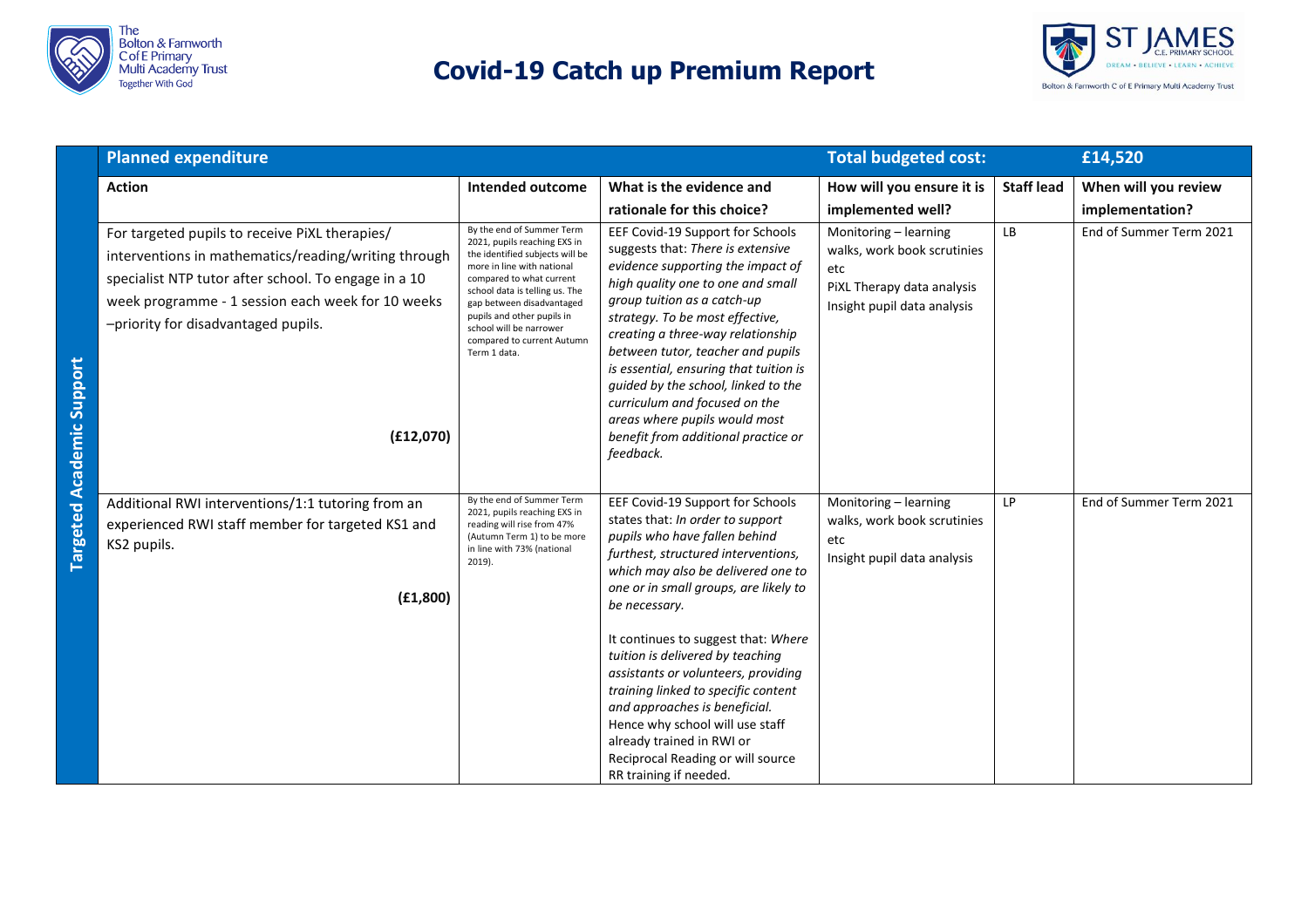



| For targeted pupils to receive daily NELI intervention<br>from trained member of staff. | By the end of Summer Term<br>2021, identified pupils will<br>meet, or be close to meeting,<br>the expected standard in<br>communication and literacy<br>by the end of Reception. | EEF Covid-19 Support for Schools<br>states that: In order to support<br>pupils who have fallen behind<br>furthest, structured interventions,<br>which may also be delivered one to                                                                                                                                                                                              | Monitoring – learning<br>walks, work book scrutinies<br>etc<br>Insight pupil data analysis | VN. | End of Summer Term 2021 |
|-----------------------------------------------------------------------------------------|----------------------------------------------------------------------------------------------------------------------------------------------------------------------------------|---------------------------------------------------------------------------------------------------------------------------------------------------------------------------------------------------------------------------------------------------------------------------------------------------------------------------------------------------------------------------------|--------------------------------------------------------------------------------------------|-----|-------------------------|
| (E650)                                                                                  |                                                                                                                                                                                  | one or in small groups, are likely to<br>be necessary.<br>It continues to suggest that: Where<br>tuition is delivered by teaching<br>assistants or volunteers, providing<br>training linked to specific content<br>and approaches is beneficial.<br>Hence why school will use staff<br>already trained in RWI or<br>Reciprocal Reading or will source<br>RR training if needed. |                                                                                            |     |                         |

|              | <b>Planned expenditure</b>                                                                                                                                          |                                                                                                                                                                                                                                                                      |                                                                                                                                                                                                                                                                                                                                                                                | <b>Total budgeted cost:</b>                                                                                                           |                   | £5,193                                  |
|--------------|---------------------------------------------------------------------------------------------------------------------------------------------------------------------|----------------------------------------------------------------------------------------------------------------------------------------------------------------------------------------------------------------------------------------------------------------------|--------------------------------------------------------------------------------------------------------------------------------------------------------------------------------------------------------------------------------------------------------------------------------------------------------------------------------------------------------------------------------|---------------------------------------------------------------------------------------------------------------------------------------|-------------------|-----------------------------------------|
|              | <b>Action</b>                                                                                                                                                       | Intended outcome                                                                                                                                                                                                                                                     | What is the evidence and<br>rationale for this choice?                                                                                                                                                                                                                                                                                                                         | How will you ensure it is<br>implemented well?                                                                                        | <b>Staff lead</b> | When will you review<br>implementation? |
| Strategies   | Purchase of Spelling Shed subscription for all pupils to<br>promote knowledge of spelling and to aid blended<br>learning.<br>(E219)                                 | By the end of Summer Term<br>2021, pupils reaching EXS in<br>writing will rise from 41%<br>(Autumn Term 1) to be more<br>in line with 78% (national<br>2019). Improved application<br>of correct spelling will be<br>evident in pupil written<br>outcomes.           | EEF Covid-19 Support for Schools<br>mentions that: As all pupils return<br>to schools, technology could also<br>be valuable; for example, by<br>facilitating access to online tuition<br>or support.                                                                                                                                                                           | Monitoring -work book<br>scrutiny $-$ are taught<br>spellings being applied in<br>independent writing?<br>Insight pupil data analysis | LP                | End of Summer Term 2021                 |
| <b>Wider</b> | Purchase of 6 iPads for the Year 4 classroom to<br>enhance technological support so increased numbers<br>of pupils can access multiplication software.<br>(E1, 974) | By the end of Summer Term<br>2021, pupils reaching EXS in<br>maths will rise from 47%<br>(Autumn Term 1) to be more<br>in line with 79% (national<br>2019). Pupils in Year 4 will be<br>well equipped to engage with<br>the Y4 Multiplication Check in<br>June 2021. | EEF Covid-19 Support for Schools<br>states that: As all pupils return to<br>schools, technology could also be<br>valuable; for example, by<br>facilitating access to online tuition<br>or support. Some schools might<br>find it helpful to invest in additional<br>technology, either by providing<br>pupils with devices or improving<br>the facilities available in school. | Y4 Multiplication Check<br>Outcomes<br>Monitoring – pupil voice,<br>work book scrutiny and<br>learning walks                          | SPa/SH            | End of Summer Term 2021                 |